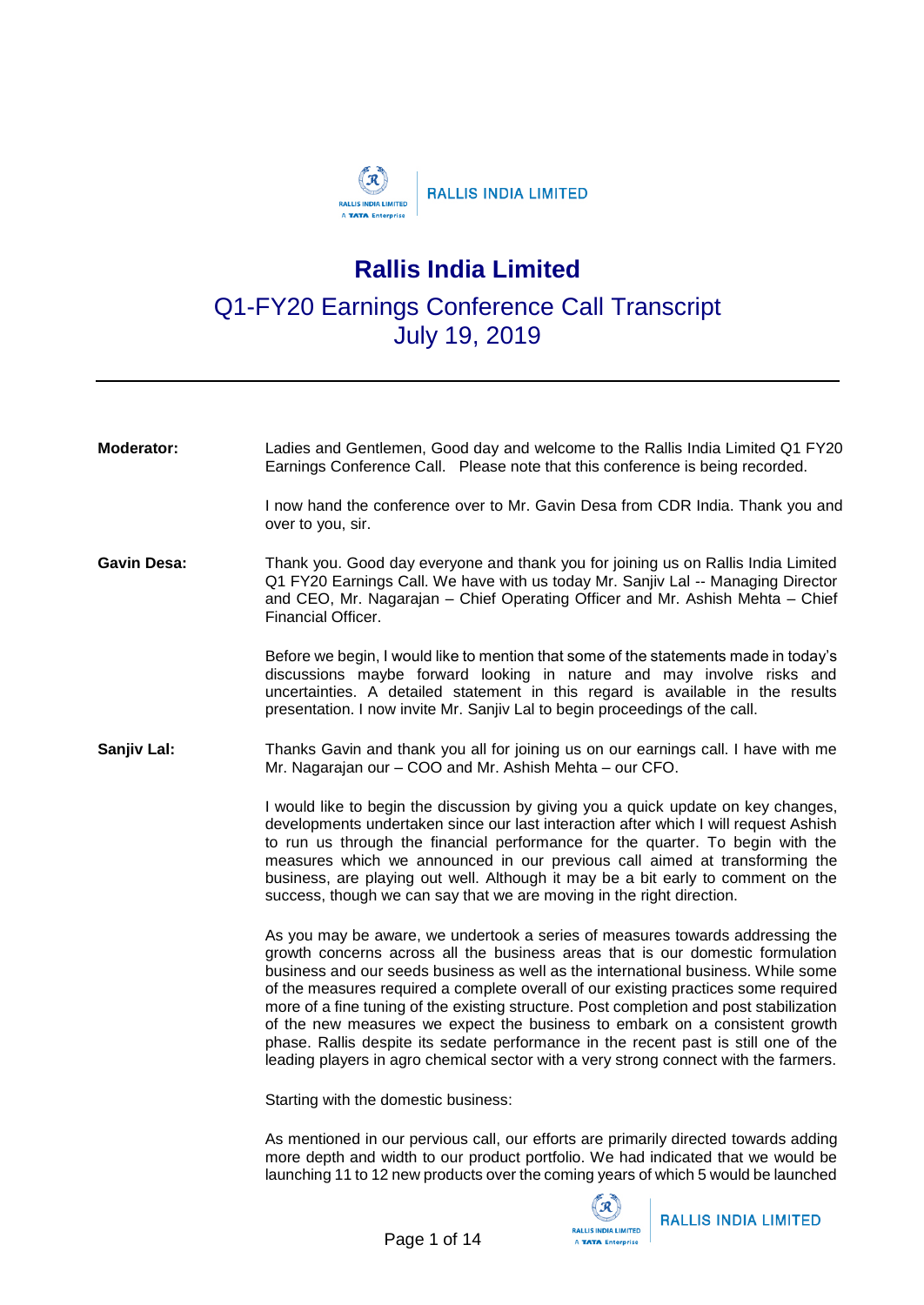this year. I am pleased to report that we have received registration certificate for two products which are being launched in the current season and while it is too early to comment on the success of the products all we can say is that the field demos that we had done had a very positive response from the farmers and the trade partners so we are extremely optimistic about the good performance of these two new launches.

Moving on to our seeds business:

The delayed monsoon has certainly and clearly had an impact on acreages and sales sowing has as a result being pushed back. Rain though has picked up in July making up at least for part of the delayed start and the delayed start could result in a crop shift. We are seeing this trends for millet and short duration paddy for which our business is well placed. None the less our performance for the business was satisfactory under the given environment. Our strong presence in the Kharif crops especially paddy and millet has helped drive the performance for the quarter. We have taken several internal initiatives towards building our relationship with distributors and I am happy to see these showing results. We are now working towards building our presence in Rabi products, fruits and vegetables, hybrid maize so that our seeds portfolio becomes more balanced. These efforts will obviously take some time to fully fructify, but once achieved will help making the portfolio more balance and ensure higher operating leverage in the seeds business.

As far as the international business is concerned:

The capacity expansion of the first phase of Metribuzin which was around 500 ton per annum has been completed and the plant has been commissioned and production started. The second phase comprising an additional 500 tons per annum is progressing as per schedule and should be completed and operational by December end. Overall Metribuzin capacity will increase to 2,000 tons per annum once we are through with the CAPEX. On Pendimethalin which is the other big export product for us, we are experiencing over supply in the market and expect some softness over the next quarter and on Metribuzin by the time we are 2,000 tons per annum we will be about 15% of the global Metribuzin market. We have specifically wanted to target these molecules which are poised to grow and where we have a good leadership position.

Moving into contract manufacturing portfolio:

We presently manufacture two molecules namely Metconazole and PEKK. While our recent efforts towards adding to the business portfolio have not progressed as per the plan. We are reaching out to more customers to build new partnerships by leveraging our process and formulation development track record and use our lower cost manufacturing advantage. We are hopeful that such action will yield us desired results in time. Further our CAPEX plan for expanding a formulation capacity at Dahej chemical zone is well underway and expected to be operational by next Kharif season.

Lastly, we are undertaking steps towards reviewing our dealer network and increasing the touch points. Our revised trade terms with our distributors partners has been well received and we will see it play out during the current crop season.

Before I hand over to Ashish for taking us through the financial results, I would just like to reiterate the transformation process is shaping up well. We are undertaking requisite steps in the form of capacity addition, strengthening our product portfolio and increasing our dealer network. We are confident that over time these actions will

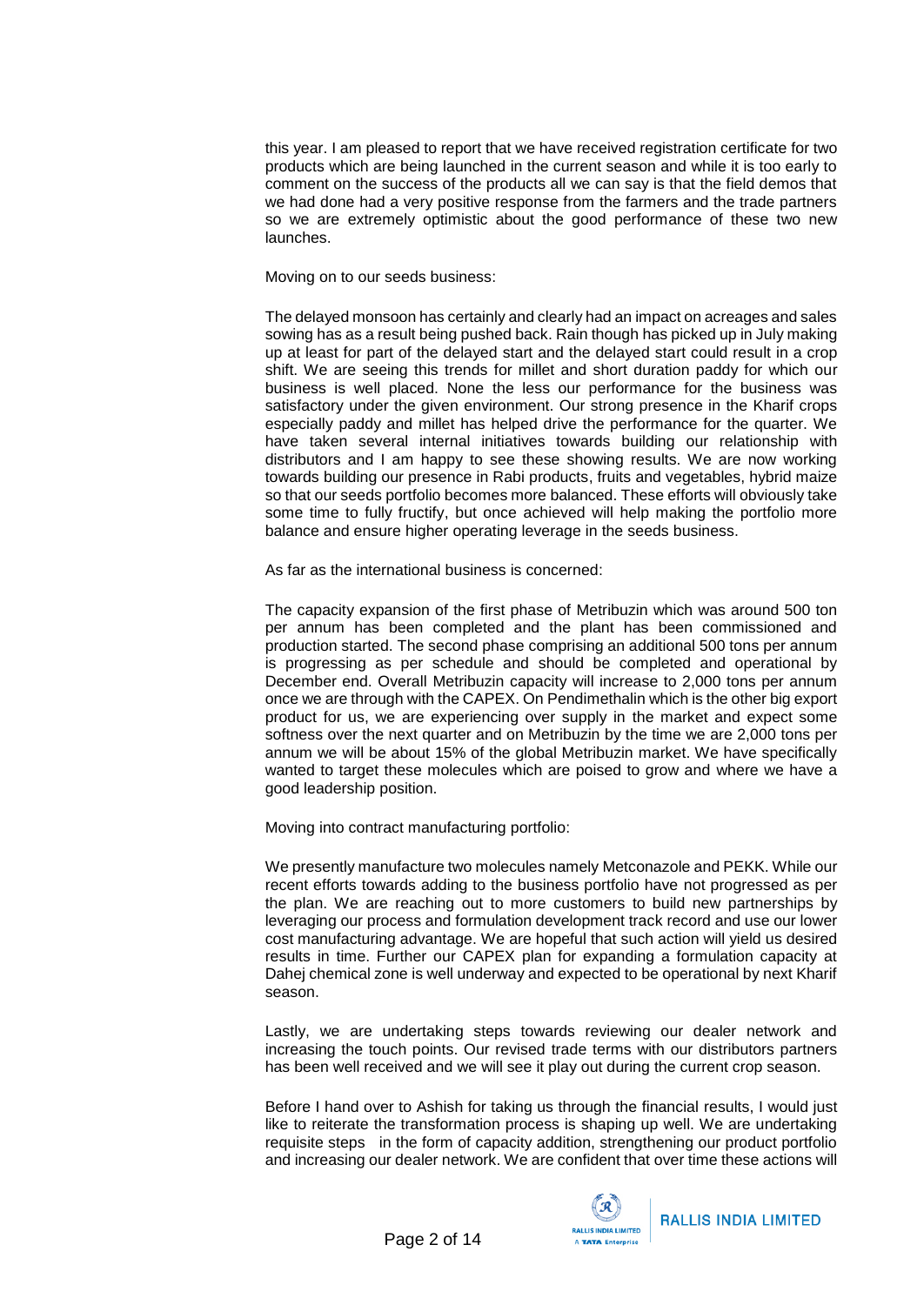deliver robust business performance in growth. Let me now hand over to Ashish who will run us through the quarterly performance.

**Ashish Mehta**: Thanks, Sanjiv and I welcome everybody to this Earnings Call of Rallis for Q1 FY20.

As you all know the top line grew by 8.8% to Rs.623 crore against Rs.533 crore of previous year. Primarily the growth was driven by 12% growth in the international business and also to the seed business. Domestic business remained almost soft reflecting the prevailing challenges. EBITDA for the quarter was almost Rs.95 crore against Rs.83 crore of last year showing an increase of 14% and PAT for the quarter grew by 24% at Rs.67.5 crore. There were few questions which were in the minds of investors in terms of the revenue growth in the seed business Metahelix and I would like to clarify before I proceed to the other section. While it is a very easy to subtract the consolidated numbers from the standalone and then arrive at the Metahelix seed number. There is always an adjustment for inter business, inter segment revenue like in the previous year there were certain sales which Metahelix did to Rallis and Rallis then finally sold the to its channel partners . The amount so purchased from Metahelix gets eliminated while consolidating the accounts apart from any profit adjustments due to inventories remaining out of the said purchases So, if you subtract the numbers it gives you an 18% growth, but actually if you see the Metahelix standalone numbers which is after the limited review it gives a 3% growth, and hence the 2.6% growth was mentioned in the investor presentation which we uploaded. I hope I have clarified this point. I In terms of working capital given the recent changes we made in the trade policy we did see pressure on the working capital as a result of which the interest cost has gone up little bit, but we are very sure that going forward the working capital will be well under control I would like to also clarify the point on the applicable Tax rate for Metahelix We have considered a part of the income in Metahelix as agriculture income and hence you see dip in the tax rate

We are confident that whatever income we are considering as an agriculture income is in line with the requirement of the tax authority and going forward, we will continue to do so. Regarding the outlook for the current quarter the successful launch of the two new products coupled with channel policies expected to help including the ITI, the pressure on the major RM continuous to be there and we feel that will be there. The high inventories in Pendimethalin and the pricing pressure will be felt in the international market may impact the sales. Liquidation of the seeds due to late arrival of monsoon could be a challenge and poor monsoon affecting the sowing sentiment in market place portends challenges for Q2.

This concludes the remark what I had to make on the financials and we are now ready for the questions.

- **Moderator:** Thank you. The first question is from the line of Prashant Biyani from Prabhudas Lilladher.
- **Prashant Biyani**: Sir the 2.6% growth in Metahelix revenue so net-net the balance portion would be intersegment sales to the standalone entity?

**Ashish Mehta**: There is no internal segment sales in the current year whatever sales have happened by Metahelix is directly to the trade which unlike in last quarter of previous year we had some sales.

**Prashant Biyani:** Sir the new channel polices have been well accepted so despite that we have been able to grow our standalone domestic business has declined by 2% if I am not wrong, so what would be the reason for that?

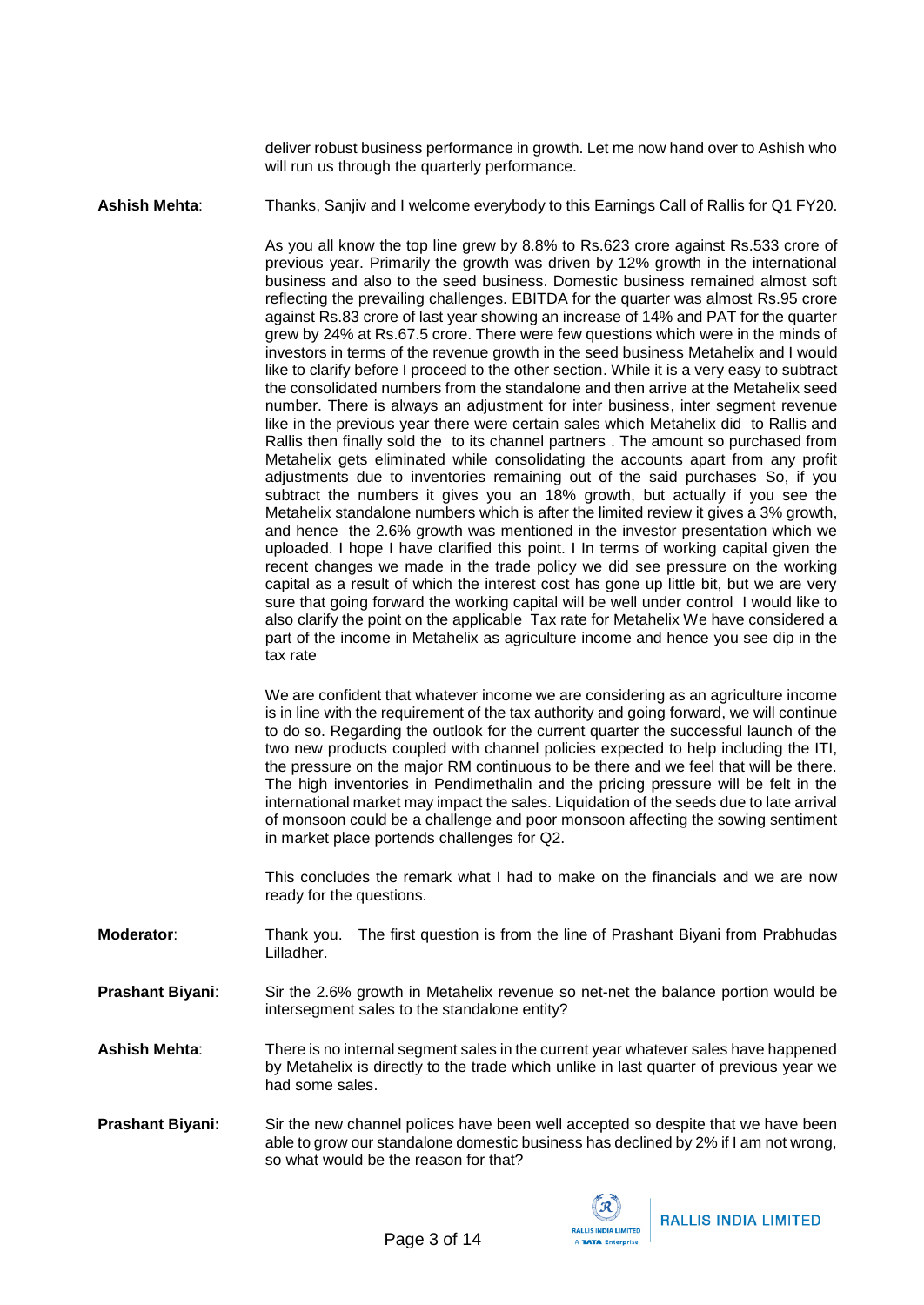- **Sanjiv Lal:** The way I would look at it is that Q1 as far as crop protection business is concerned is largely a placement season the consumption really happens during Q2 and we will just have to be a little patient to see how things are going to play out in terms of the Kharif season. So, I would be watchful and look at Q2 performance.
- **Prashant Biyani:** And how much was the volume growth or decline in standalone CP business?
- **Ashish Mehta:** As we said in the domestic it was a soft performance there was not any volume growth if I were to dissect the product wise there would be some volume growth in a particular variety of a brand, but overall it is almost same as last year. As Mr. Sanjiv said that this is just a placement largely, we need to see how the Q2 pans out.
- **Prashant Biyani:** So, even with channel we are not keeping high inventory even during placement so that when the liquidation picks up we will be able to ship materials to the channels in a time bound manner.
- **Sanjiv Lal:** I will just like to add one dimension to this you know because of the delayed season what happens in the trade is that the trade is sitting on the seeds inventories and unless the seed inventory moves out as sales to the farmers for the cropping season they really do not have too much space available for them to receive too many agro chemicals because in terms of sequencing it is a seeds which need to go off from the trade first then followed by the fertilizers and then by the crop protection. So, for those distributors who are dealing largely in seeds and crop protection their shelf space becomes a challenge for them to be able to accept crop protection chemicals while they are still holding inventory of seeds. So, there has been some delay in the off take of seeds which I think is an outcome of the delayed season monsoon impact. I would request my colleague Nagarajan to weigh in on it.
- **S. Nagarajan:** I think the response that we have received from the channel with respect to our trade policy modification has been quite encouraging. In terms of material movement into the trade we are being careful we do not want to end up with over stuffing, we are also trying to sort of make sure that it is close to the season as much as possible. So, I guess it is something that we will have to really look in Q2 like was mentioned in the agro chemical side because that is actually more reflective of the likely liquidation.
- **Prashant Biyani:** Also Sir, our Gross margins have also contracted by around 150 basis points even though in the base quarter we had already seen 700 basis point declines on the gross margin plus we are also having benefit of raw material prices declining off late, so can you explain this gross margin contraction on a consolidated basis?
- **Ashish Mehta**: See the larger raw materials being imported the price is on an upwards trend it has not shown any downward trend especially if you take the price of the DM Pack the prices have been still going up. It has not been possible for us to pass on the entire cost to the trade. Secondly there has been a pressure on the Pendimethalin price both in the domestic as well as in the international market. So, these two factors are there which has impacted the margins in a manner which is around 1.5%, but we have taken some price increase in the quarter in some cases wherever it was possible, but I think more so will be felt out in the Quarter 2 as we have progress in the season.
- **Moderator**: The next question is from the line of Rahul Veera from Abakkus Asset Manager. Please go ahead.
- **Rahul Veera**: Sir just wanted to understand the operating expenses because of the IndAS how much has that changed from Rs.99 crore we come down to Rs.93 crore at a console level, so what will be the impact of operating leases?

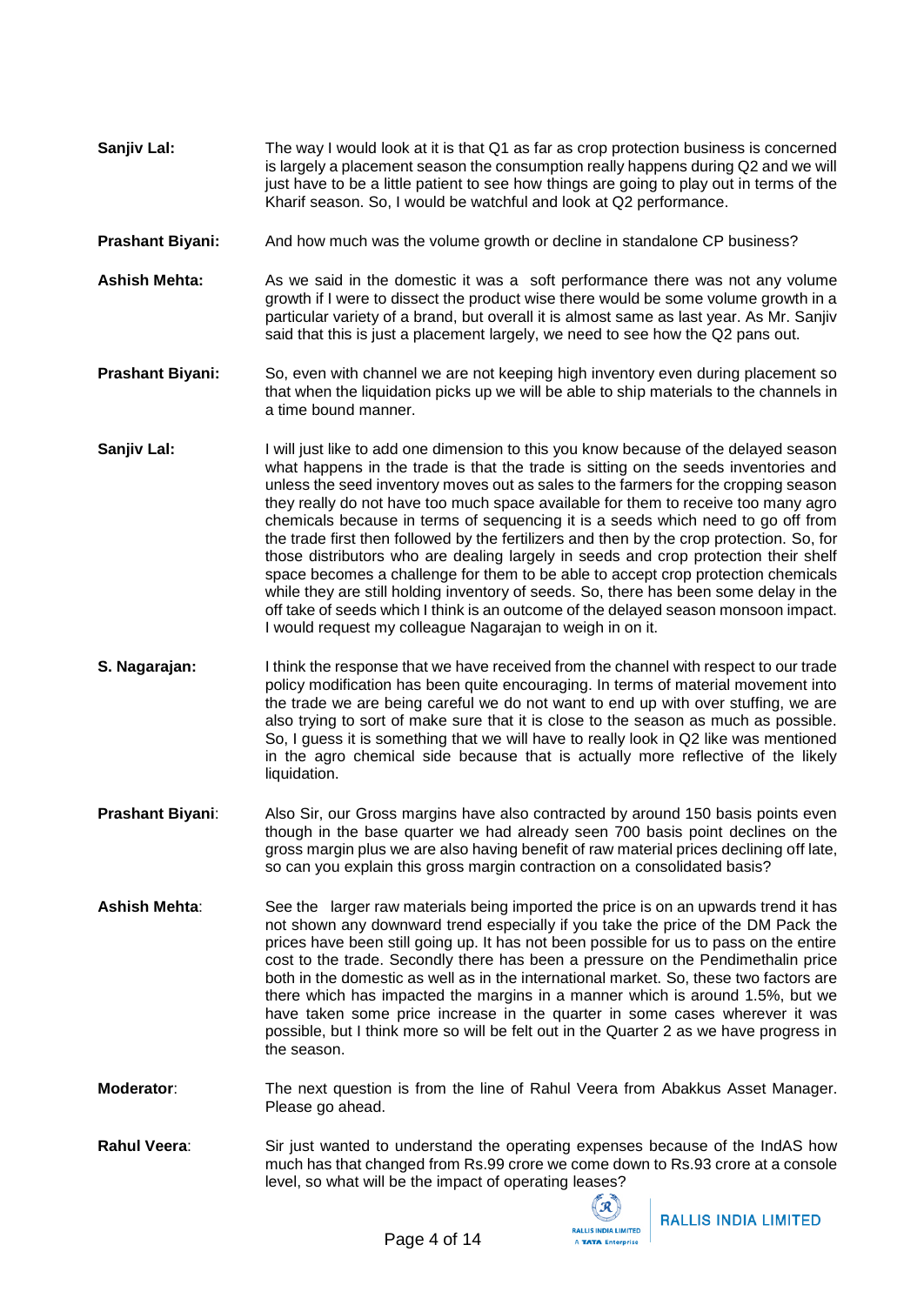- Ashish Mehta: Due to implantation of lease accounting as per IND AS 116 certain amount paid as<br>lease rentals for godown /vehicles now gets accounting under lease rentals for godown /vehicles now gets accounting under depreciation/amortization . Effectively there is no impact on bottom line as earlier these expenses were accounted classified under "Other expenses" So, on the standalone is around about Rs.2.5 crore of difference
- **Rahul Veera:** Sir what are the elements of other expenses have sharply come off was there I mean reduction in large one-off lower expenses?
- **Ashish Mehta**: I mean while it is looking lower it is not that we have saved on anything as Mr. Sanjiv said in his opening remarks that a couple of products which are being launched in this month actually we have planned for the expenses based on the expected registration certificate earlier in the first quarter, but since it happened in the beginning of the second quarter the related sales promotion and introduction of new products expenses will happen in the second quarter that is only a shift.
- **Moderator:** The next question is from the line of Nirbhay Mahawar from N Square Capital.
- **Nirbhay Mahawar:** Just wanted to get some sense on how is the paddy seeds sales moved in this quarter because 83% of your sales is you are mentioning is coming from cotton & Maize YoY if there has been substantial decline in this quarter, is it because of the season postponement?
- **S. Nagarajan:** I should clarify that cotton and maize roughly contributes about it is not 83% that is not a correct number so kindly ignore that. It is closer to 40% to 45%. Also, just wanted to correct that the growth in the seed business was from Bajra, maize and cotton & not paddy, maize and cotton we apologize for error that in the presentation.
- **Nirbhay Mahawar:** So, you have mentioned that you have sold more than a million packets in cotton so what was this number YoY?
- **S. Nagarajan:** In terms of cotton growth in revenues has actually come more from realization changes. We have to still wait for the liquidation to just emerge to really for compute the YoY growth in the first quarter we normally take a provision based on our accounting policy. We will really have the YoY volume growth closer I mean at the end of Q2, but directionally it is more of realization improvement that is our perception today more than the significant volume improvement.
- **Moderator**: The next question is from the line of Sudarshan Padmanabhan from Sundaram Mutual Fund.
- **Sudarshan Padmanabhan:** What I would like to understand is recently there have been a few cautionary statements from BASF and other global players pointing towards lower demand issue such as deluge in the US, dry weather in Europe. So, while you had talked about a price related issues in Pendimethalin and other do you think there is a risk of volumes and if you can give something like a short term and a fairly a little bit more of a longer term environment I mean how would you think that things are going to pan out on the international side?
- **Sanjiv Lal**: Well I have seen the way to look at it we are working on a portfolio of products so there will be periods of time when one products will not do as well as it had done in the past and even in Q1 despite Pendi not really performing in terms of our expectation it is the other products which has helped to support the 12% growth in our international business that we have seen. So, we will be looking at the portfolio

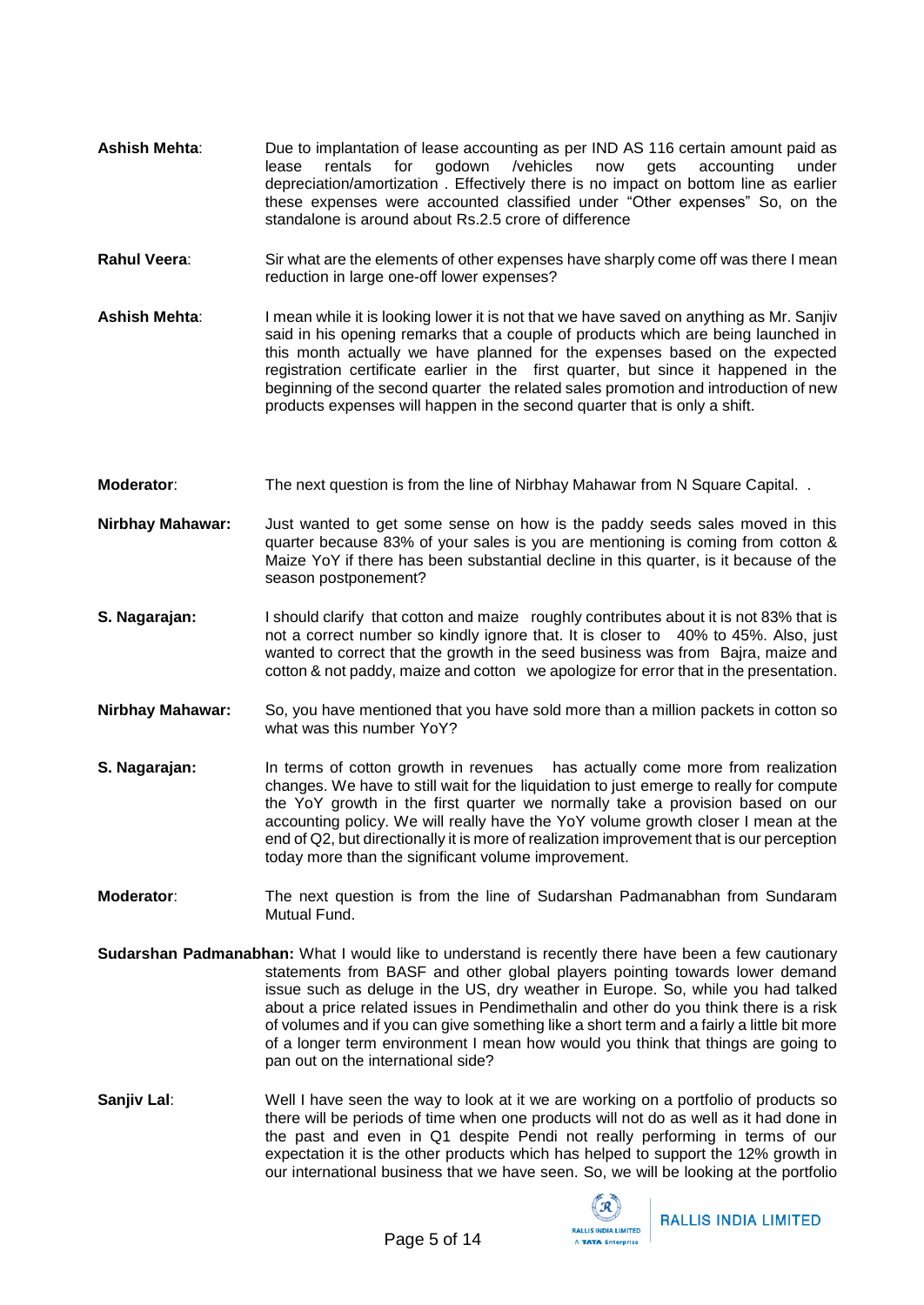of products which we are working with as well as the newer registrations that we have been able to get during the course of the last financial year and also we are continuously working on getting additional registrations for different geographies as well especially in South East Asia and Africa so that we are further de-risking our international business portfolio.

- **Sudarshan Padmanabhan:** Would there be any specific crop that you would be targeting or what would be the go to strategy would it be as you mentioned a bouquet of products and bouquet of crops and it would be across various categories like herbicides, fungicides and insecticides so broadly what would be the go to strategy here sir?
- **Sanjiv Lal:** I think we are very strong in the herbicides category and that continues to be a leading product category and we also building on the other molecules. Acephate for us is also very important insecticide that we export. So, we have been constantly looking at expanding each of these categories largely in the insecticide and the herbicide category.
- **Sudarshan Padmanabhan:** And any specific number do we have in terms of broadening the international business base in terms of product registration say on an annual basis how many new products do we intend to increase?
- **Sanjiv Lal:** Last year we got additional 11 registrations and the team is currently working on a fairly ambitious target of about submission of about 60 dossiers. So, there is some good work which is currently underway for expanding our reach as well as the portfolio of products that we are offering.
- **Moderator:** The next question is from the line of Varshit Shah from Emkay Global.
- **Varshit Shah:** My question is again related to the previous one so regarding the cautionary statements given by BSAF and other players, do you see any immediate threat in the current portfolio or some of the volumes which you are expecting say in Q2 have you got any such statements from your customers in the current portfolio?
- **Sanjiv Lal:** No, I do not think there is any major concern as far as our key customers and our portfolio is concerned except this issue about high inventory of this particular herbicide Pendimethalin that we have experienced in Q1 and that should correct it in the next 2 quarters.
- **Varshit Shah:** Any sir any color on raw material I mean the input prices hardening so is the market stabilizing or is still unpredictable as of now?
- **Sanjiv Lal:** No I think our own assessment is that it continuous to be little uncertain in terms of which direction the prices will move because some event or the other in China is causing some bit of anxiety and our task is really to make sure that we are able to navigate through all this. For example recently there was this incident at one of the yellow phosphorus factories in China and the way things work in that country is a complete clamp down in yellow phosphorus. So, that itself would have a chain effect on the phosphorous chemistry related products, but as of now we are not directly impacted by that, we have well covered with our raw materials for Q2.

**Moderator:** The next question is from Nitin Agarwal from IDFC.

**Nitin Agarwal:** Sir we are in the mid of July now what is your sense on how the monsoon has been so far and the kind of implication it has for I mean it is slightly early days for the broadly for the agricultural season in this year the Kharif season for the market?

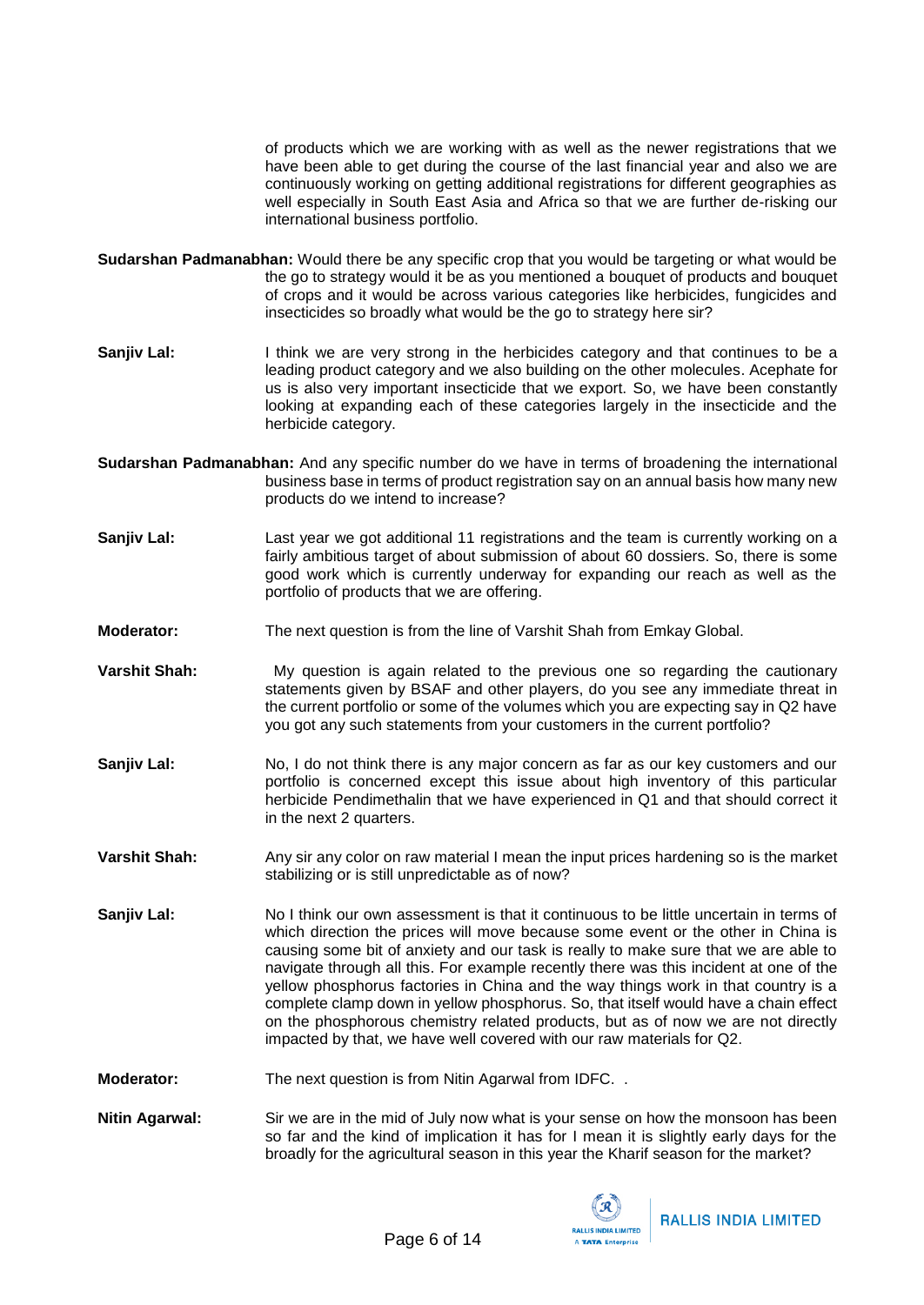- **Sanjiv Lal:** I think the first two weeks of July seems to have improved the situation. Of course we landed up with some flooding in some parts of the country that apart there has been some catch up which has happened. So, we are seeing some reasonable traction in the market.
- **Nitin Agarwal:** So, on related part in your opening comments you mentioned that you expect at least in the seed side some crop rotation, what kind of rotation do you see happening amongst crops because of this delay in the monsoons?

.

- **S. Nagarajan:** I think there are different kinds of crop shifts that we have witnessing in different parts of the country: for example in Maharashtra we are finding that Bajra is actually taking up, maize is actually not doing as much as we thought it would do. If you look at the crop acreages which is updated by the government even that kind of indicates similar kinds of trends. If you compare this year's area sown versus last year area sown in the case of Bajra it is actually very marginal drops 11.7 lakh hectares versus 12.5 lakh hectares last year. On the other hand, in the case of maize there is more substantial drop which is 21 lakh hectares this year versus 30 lakh hectares last year. So, we are noticing that in Maharashtra. In Gujarat again in Saurashtra area we are finding that because of rain got bit delayed we are finding that the window that is available for the farmers is compressing fast. So, maybe groundnut and cotton which are important crops from our crop protection chemicals point of view and cotton from a seeds point of view we are actually looking somewhat dimmer prospects, but on the other hand we are also finding in certain markets short duration hybrid on seeds are picking up in the case of paddy because of the compression of the window and the farmers want to complete their cultivation quite fast and we do have a product which kind of plays to that kind of requirement. So, it actually differs in different micro markets. Some of them are favorable from our portfolio point of view and some of them are not so favorable and our focus is trying to sort of take advantage of the ones which are favorable in terms of trends.
- **Nitin Agarwal:** On a broader basis we have seen in decline in both cotton and maize in terms acreages is there a fair comment?
- **S. Nagarajan:** We would expect cotton to decline in couple of states although in certain states it seems to be looking up. At the aggregate all India level it may be perhaps flat to a marginal growth. In the case of maize, the commodity prices of maize are prevailing very high. Our going in position was that it will be very favorable for maize acreages. At the moment it is actually trending a bit lower.
- **Nitin Agarwal:** Sir on the export side, the CAPEX plan that you have highlighted for Rs.800-odd crore over the next four to five years so how much is essentially going to be driven by our newer product launches and probably how much it is probably largely function of increasing our capabilities in the current set of products I mean is there a way to segregate that?
- **Sanjiv Lal:** See actually some part of the commitment which we have already started putting on the ground is related to expanding our formulation capacity and we have also included in that Rs.800 odd crore some molecules where we will be doing some backward integration to derisk the supplies that we are currently needing to import and there is also some work which we are doing on new active ingredients and that will play out over the next couple of months we will have better clarity on the investment that we will be doing on the active ingredient side.
- **Moderator:** The next question is from the line of Pritesh Chheda from Lucky Investment Manager.

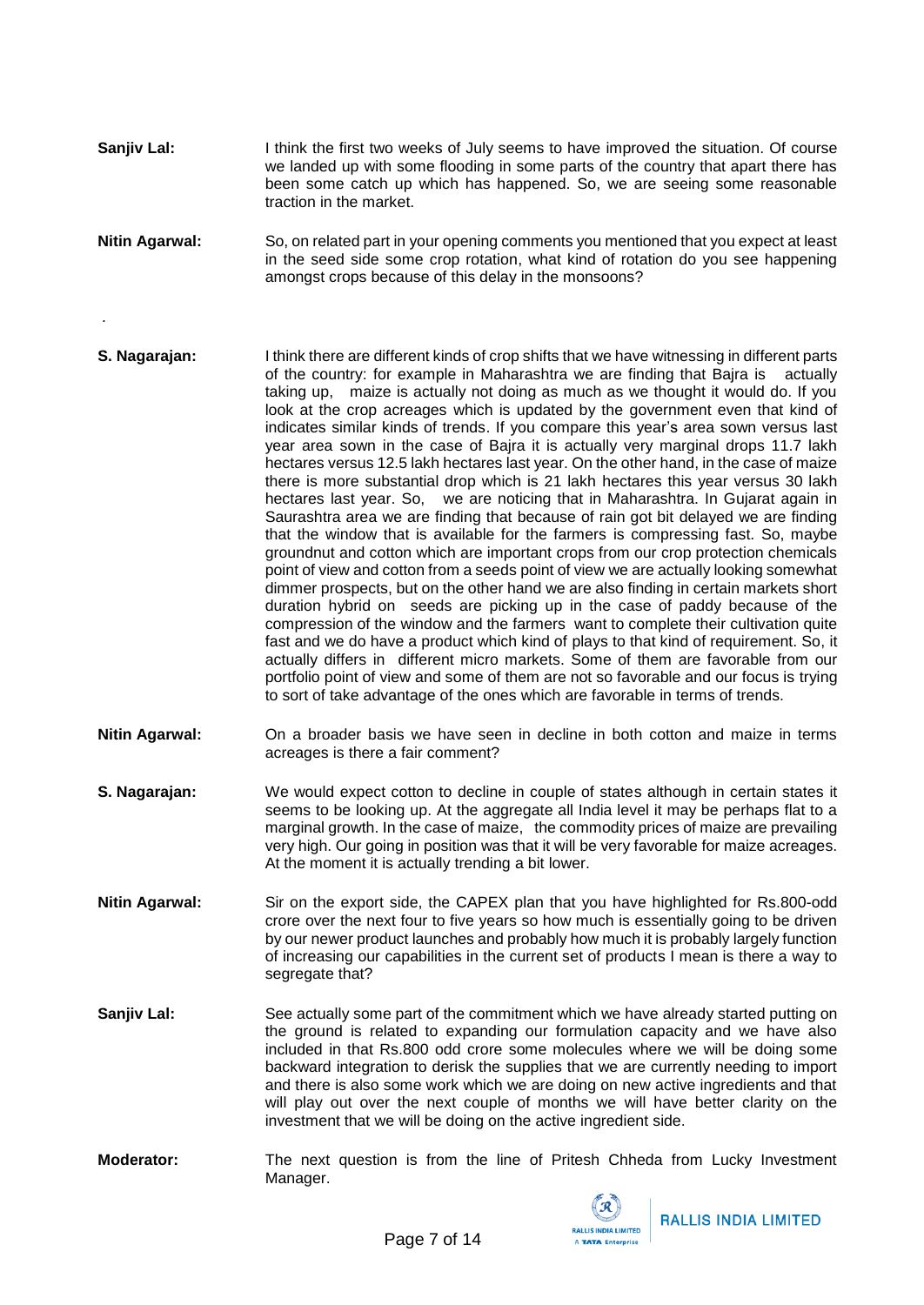- **Pritesh Chheda:** Sir on the capacity expansion that we are done, we have added on 1,000 tons of Metribuzin, so in the past call you had said that it is a Rs.100 crore CAPEX which will do 2x asset turn which is about Rs.200 crore revenue I just wanted to know the time line or how many years will it take for you to reach full capacity utilization in this product line? **Ashish Mehta:** First of all 1,000 tons is not going to come immediately. What we had said there are
- two phases. One phase of 500 tons will get over by June which has happened. The second phase of 500 tons expansion we have said that it will get completed by end of December and if I take the full 1,000 tons the Rs.200 crore you can essentially see in the next year itself that is the potential of the 1,000 tons additional would give that 2x revenue.
- **Pritesh Chheda:** So, in FY21 you will see full utilization of this Metribuzin capacity?
- **Ashish Mehta:** Naturally, because the second phase of completion will happen only in December. So, in the remaining fourth quarter of the current financial year you cannot have the full capacity utilization.
- **Pritesh Chheda:** And do you have any capacity in the other product line Pendimethalin and there also you are constraint by capacity?
- **Sanjiv Lal:** No Pendimethalin we have got adequate capacity so there is no immediate urgency there.
- **Moderator:** The next question is from the line of Abhijit Akela from IIFL.
- **Abhijit Akela:** Would it be possible to just break out the export revenue for the quarter?
- **Ashish Mehta:** Around 39% is the revenue of the international business in the standalone results. I think we have mentioned there in that it is there from 36% to 39% that is what we had mentioned there.
- **Abhijit Akela:** I just wanted to understand this change in accounting for Metahelix, so does that mean that last year in the standalone numbers reflected some sales of seeds which are not there this year?
- **Ashish Mehta:** Yeah it is not a change of accounting. I think if I can correct it change in accounting is the implementation of 116 lease accounting that is different than the intersegment revenue like last year in the first quarter Metahelix had sold from seeds to Rallis and Rallis also sold those seeds finally to its other customers. The same thing has not happened in the current quarter. The entire sales from Metahelix is to the channel partners and nothing has been sold to Rallis, there is no change in accounting.
- **Abhijit Akela:** Ok, so, despite that shift of seed revenue away from the standalone business the standalone revenues have grown by about Rs.11 crore year-on-year, is that coming entirely from the international business itself?
- **Ashish Mehta:** Yeah that is what we said international business for the current quarter has grown by 12% and domestic has been soft that is what we have said in the presentation. So, the revenue growth has come about from the international market.
- **Abhijit Akela:** On the pharma molecule that you are producing would it be just possible to give us a sense of how much the revenues were last year which are now going to be discontinued?

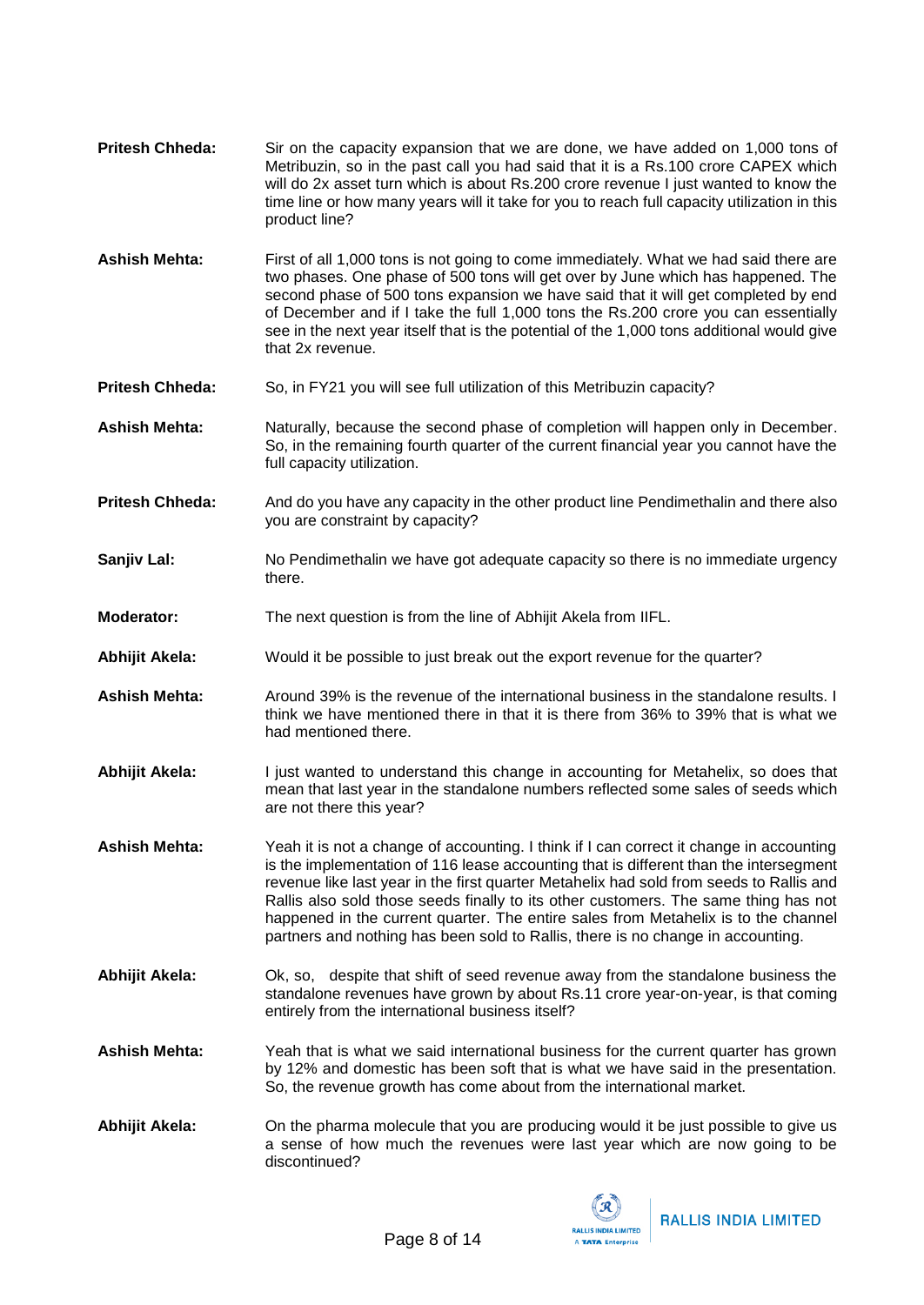- **Ashish Mehta:** Same as last year Abhijit , what we had said was that we will continue with the raw materials what we have and produce that and then stop the production. So, hopefully by end of August twe should be consuming the RM and then sell it off. It is a very small numbers and both are comparable. There is nothing significant rise compared to previous year and this year both are almost at same level.
- **Abhijit Akela:** And lastly on the tax rate sir you mentioned that some portion of Metahelix income is being recognized as agricultural in nature, could we assume that this 20% kind of tax rate is a decent number to work with going forward?
- **Ashish Mehta:** For Metahelix around 21 odd percent would be there I mean that is the way we have worked out. See largely it depends on the category of materials what we sell. If it is a traded material it cannot be considered as an agricultural income whatever agricultural income we are considering is relating to the manufacturing and the production of the seeds done from the in-house working with the farmers and taking it back, but it will be a fair thing to assume in the tax rate would be at that level.
- **Moderator:** The next question is from the line of Balaji from Murugappa Group.
- **Balaji:** The question is that the growing awareness around the world regarding the chemical residues and there is a lot of regulations in European regions regarding the agrochemicals, so is the company considering a shift towards bio pesticide or a natural pesticide?
- **Sanjiv Lal:** I think sometimes this information can also be a little misleading. See all the agrochemicals, all the big players, Rallis and all the other large crop protection chemical companies all of us go through this whole registration process where even the MRLs have to be approved and the chemicals which are being sold by all the recognized players have gone through the process of getting the residue levels approved before it is being sold. So, I think the issue is not the way it is currently been portrayed. Of course, there are certain chemicals which are available which form part of what we may call not the regulated chemicals which the farmers end up using, we will end up with those kinds of problems.
- **Balaji:** So, company is not seeing any shift towards natural pesticides that even government is promoting to use lesser chemical pesticides in the farming?
- **Sanjiv Lal:** Yeah, I mean that certainly a good direction to take, but I think on an overall basis if you see the crop protection chemical consumption in India versus other countries ours is still very-very small. Over-usage of chemicals I think is not the case at all. Tere is a huge opportunity because crop damage due to pests still constitutes about 25% of what is being produced.
- **Moderator:** The next question is from the line of Levin Shah from Valuequest Research. **Levin Shah:** My question is on this metribuzin so overall if we see how is the market growth into that product?
- **Sanjiv Lal:** Well actually since we are seeing a good growth that is the reason why we had put in capital on the ground to expand the capacity and we have also been working on getting our own registrations for metribuzin. So, some part of it is through the alliance-based sales that we do and some of them are registration-based sales that we are also expanding. So, we see a good opportunity for this particular herbicides and that is why we had committed capital for it.

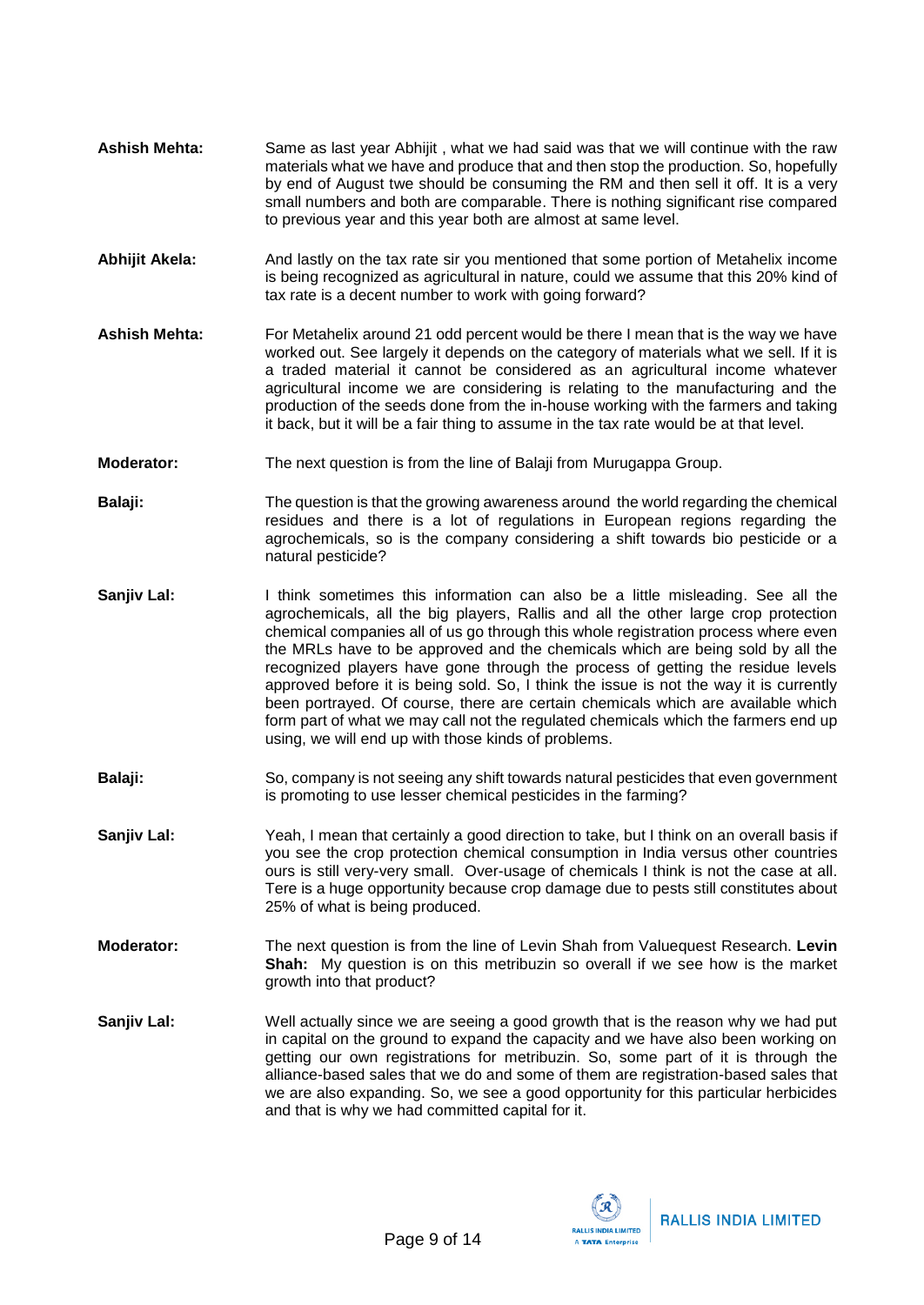- Levin Shah: And like you said that you are working on lot of other molecules in the international market, so what are the kind of products that we will be launching maybe with this year and next two to three years?
- **Sanjiv Lal:** So, I think we will have a better fix on it towards end of Q3 as our teams are still working on it. So, once we have the technology transfer documents in place between our research station and our manufacturing teams, we will be in a better position to share further information as to what are these chemicals that we will be going forward with.
- **Moderator:** The next question is from the line of Nihal Jham from Edelweiss Securities.
- **Nihal Jham:** Just continuing on the international business after the metribuzin expansion of 500 tons which is going to be completed in December of this year which is the next product that we are targeting, do we have a blue print of that already in place?
- **Sanjiv Lal:** Yeah there are already some existing products of ours which have been doing well and small capital investments are being done which are basically to expand our Hexaconazole capacity and Kresoxim-Methyl capacity so these smaller investments are being done. These molecules are also doing very well.
- **Nihal Jham:** So, if I could just get a sense of what is the quantum of these investments and by when do we expect these plants also or these investments also to be commercialized?
- **Ashish Mehta:** Nehal as we had said that overall there is a strategy of investing Rs.800 crore. We also said that in the current year we will be roughly spending around Rs.200 crore and Board had already approved an investment of Rs.100 crore in the fourth quarter which is basically developing the Dahej Chemicals Zone, land filling, boundary wall and the setting of the formulation and then the Rs.200 crore also includes backward integration of two of our major molecules. So, we see the work to start from the third quarter of this financial year and get completed in next four quarters at least. We have a line of sight for these investments Mr. Sanjiv said that once the transfer of technology happens and reach to the manufacturing team we will get more clarity on the quantum of investment, but we know that overall this would be the investment in next three to five years.
- **Nihal Jham:** Sir just one last question on the raw material sides so we do see that over the last two years we have seen 700, 800 bps reduction in our gross margin in the standalone business, so is that you would say totally attributable to the increase in the technical prices which has been happening or you would say there has been a mix change also which has happened over the last two years?
- **Sanjiv Lal:** There is a product mix impact also. Apart from that I think there is also some amount of pricing pressure which is coming from the competitive activity in the market. Q4 saw a lot of carryover of a lot of stocks so all of that is there in the market and also adding to the pricing pressures.
- **Nihal Jham:** I am asking just because in case say there are further increases as you said giving the example of the yellow phosphorous scale so there could be a potential that margins could be under pressure further going forward too?
- **Sanjiv Lal:** Yeah, those possibilities are clearly there so we need to deal with that in terms of one is of course trying to buy it to the right price and there is also a number of projects which are running internally on improving our cost profile both on the fixed cost as well as on the variable cost side.

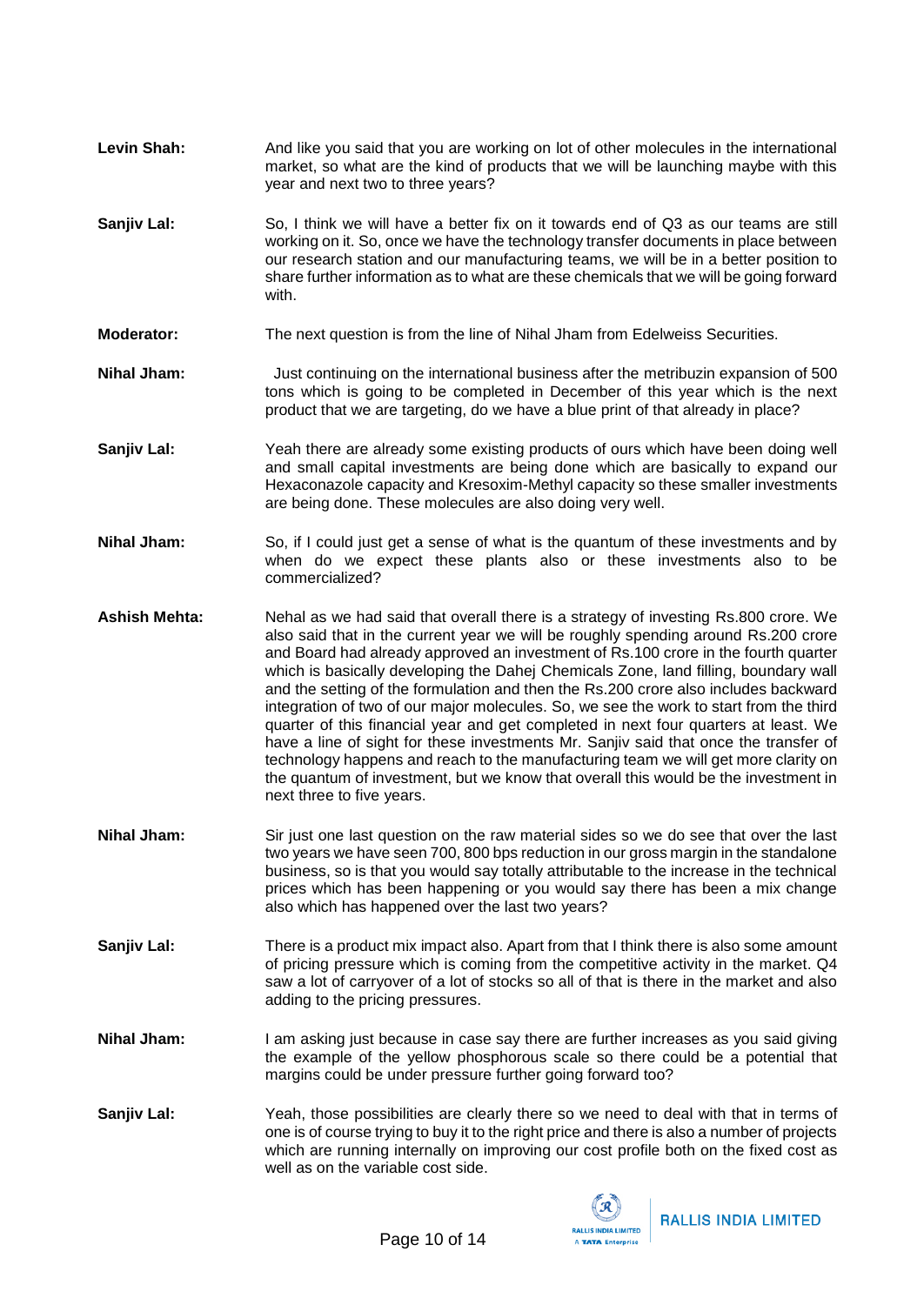- **Moderator:** The next question is from the line of Somaiah V from Spark Capital.
- Somaiah **V:** I understand the metahelix I mean YoY the way things have been sold to Rallis and then being sold outside do we have on like-for-like growth in Metahelix business on a YoY basis?
- **Ashish Mehta:** Yeah that is what we said that the growth in Metahelix is only around 3%.
- Somaiah **V:** On a comparable basis is 2.6%?
- **Ashish Mehta:** See, instead of selling to Rallis in the previous quarter of Q1 which Rallis sold and then recognized it as its revenue. This year the sales has happened directly to the channel partners and nothing into Rallis and Rallis does not have any seed sales in the current quarter.
- Somaiah **V:** And second thing in terms of international I mean we saw that we have taken price hikes on the domestic front so on the 12% growth can we have a breakup of the volume and price growth directionally on the international front?
- Ashish Mehta: It is a mix of both because there are so many technical we sell in the international market. So, like we said there was a pressure on the Pendi tech so we could not take any price increase over there or the volume increase, but then there was a good growth in the Metribuzin both in terms of value as well as the quantity. Acephate also grew in volume term so it is a mix and match for the three or four molecule what we do.
- Somaiah **V:** In terms of the geographies on the international front so probably excluding CRAMs business which should be the other key geographies for us on the international front?
- **Sanjiv Lal:** So, our contract manufacturing is only two items. The rest of it is the technicals that we make both for the domestic market as well as for the international market. So, we are still on a look out for the third and the fourth contract manufacturing molecule so we are working on that.
- Somaiah **V**: In terms of geographical reach out I mean in US currently see Midwest flooding is impacting sales out there, so in terms for us whichever would be the key reason to watch out for in terms of internationals?
- **Sanjiv Lal:** We are also focusing on getting additional registrations for Africa and South East Asia I had mentioned about 60 dossiers we are planning to submit during the course of the year. I would say about 75% of these dossiers are related with Africa and South East Asia. So, this will also help us to derisk our portfolio so anything happening in America we at least have alternate markets.
- **Moderator:** The next question is from the line of Dhavan Shah from ICICI Securities.
- **Dhavan Shah:** Couple of questions sir, firstly about this seed revenue so if we exclude around Rs.30-odd crore incremental I mean the seed revenue from the standalone sales in Q1 FY19, so your like-to-like standalone CP sales growth is around 15 percentage on YoY basis is that understanding correct?

**Ashish Mehta:** Like-to-like growth of domestic business you are saying.

**Dhavan Shah**: Yeah standalone crop protection. I mean 2.6 YoY growth in Metahelix so around Rs.30-odd crore could be the sales in Q1 FY19 from Rallis side on the standalone business.

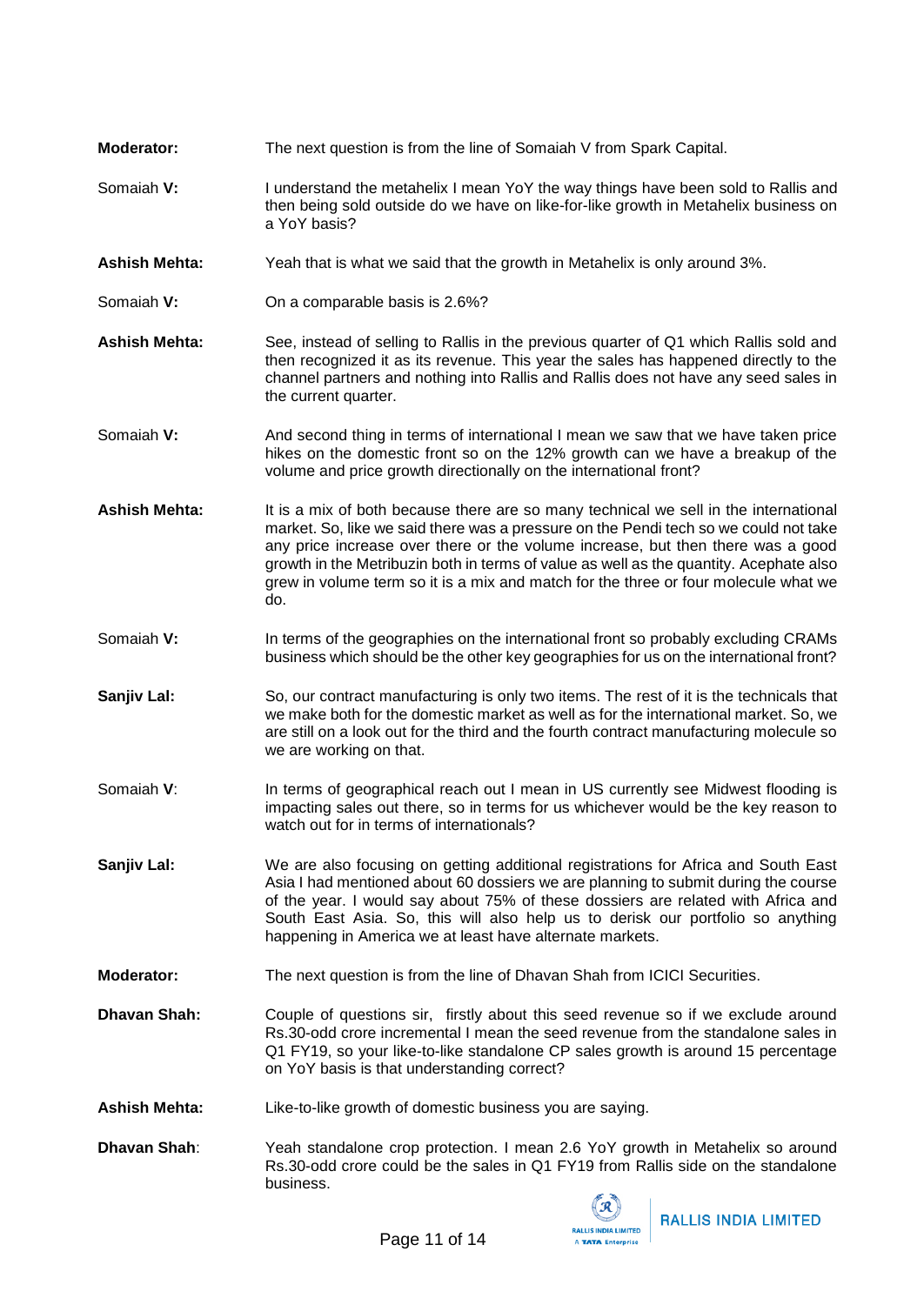- **Ashish Mehta:** Dhavan let me clarify what Metahelix sold to us in Q1 FY19, see we also sold and in that quarter some of it; it was already appearing in the revenue. It is only an inter company adjustment. So, there is no growth of Rs.30 crore that said.
- **Dhavan Shah** But can you share the breakup I mean the Q1 FY19 domestic standalone revenue I mean domestic revenue standalone is Rs.193 crore and the international revenue in Q1 FY19 was around Rs.126 crore is that correct?
- Ashish Mehta: Standalone is already given last year we did about Rs.352 crore.
- **Dhavan Shah**: And can you share the CRAMs revenue if possible, for this quarter and the Q1 FY19?
- **Ashish Mehta:** On the volume there has been a growth in the CRAMs compared to last year. This is just because of the shifting of the orders which is given. So, overall if you take for the whole year as we get along it will be same as last year, but it only a shift in one quarter to another. This quarter it shows more sales compared to the previous quarter .
- **Moderator**: The next question is from the line of Prashant Biyani from Prabhudas Lilladher. .
- **Prashant Biyani**: Sir this Rs.140 crore of backward integration CAPEX will be entirely invested in FY20 right?
- **Ashish Mehta:** Yeah, the work will start in FY20 and will get completed t get completed in FY21 it is a big project.
- **Prashant Biyani:** And total CAPEX for FY20 will be how much?
- **Ashish Mehta:** That is what we said that we have taken a plan of see there was a Rs.100 crore approvals in the last quarter which is under way there would be majority of the amount will be spent in the current year. Secondly there are Rs.200 crore of another CAPEX which is there will get partly spent in this financial year and majority of that amount will get spent in a next year as we progress.
- **Prashant Biyani**: So, around Rs.150 crore to Rs.200 crore will be in FY20?
- **Ashish Mehta:** Yeah , we will have to see the progress how it happens and all.
- **Prashant Biyani:** Also, just wanted to check how much would be the depreciation related to the incremental capacity.
- **Ashish Mehta:** We will not be able to make out Prashant from this one because cumulative figures of all the assets which are getting depreciated so it will be difficult to say. Even if it is capitalized in June the depreciation would be very marginal because it will be from the date of capitalization to  $30<sup>th</sup>$  June so it will be only in days you will not get an exact picture on that.
- **Moderator:** The next question is from the line of Pradeep Chaudhary from Saamarthya Capital.
- **Pradeep Chaudhary:** Sir on the Metribuzin side I just wanted some confirmation the presentation talks about the additional 500 metric ton capacity coming by December 2020, is that the correct timeline written about?

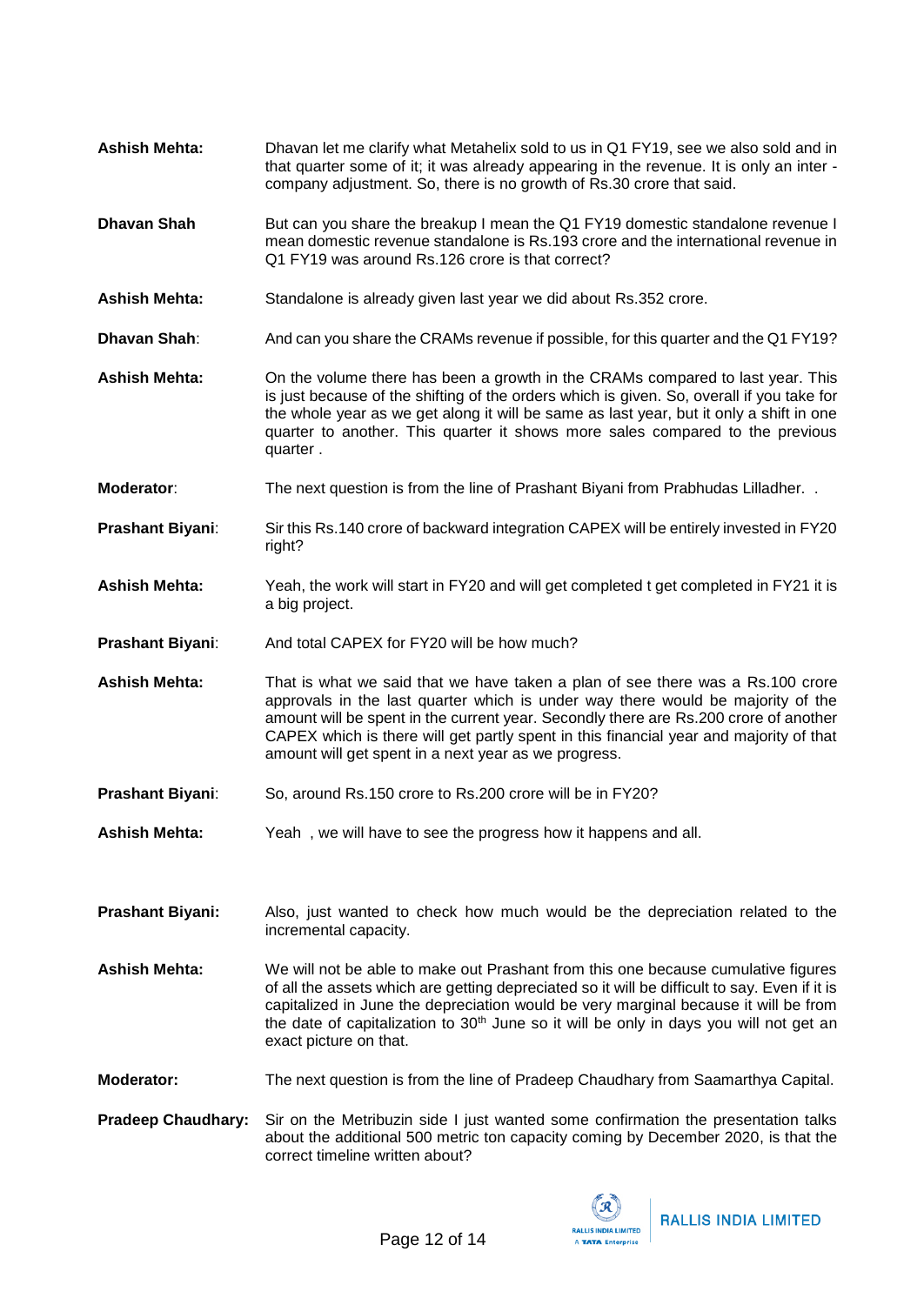- **Sanjiv Lal:** Yes absolutely 500 already done in June and another 500 by end December 2019.
- **Pradeep Chaudhary** Could you give some color on the product concentration on the exports in international side of the business I mean the top two, three, five products what percentage of the international business do they contribute?
- **Ashish Mehta:** See in the international business for the B2B the major molecules are Acephate, Hexaconazole, Pendimethalin and Metribuzin these are the four technical which we sell I mean I cannot give a breakup of each molecule towards the total sales, but overall there is a breakup between the B2B sales and the contract manufacturing.
- **Pradeep Chaudhary**: What is that breakup?
- **Ashish Mehta:** Around 60%, 65% should be B2B and balance should be contract manufacturing, but again it depends on the orders what we receive for the contract manufacturing. For a whole year it will be an x amount, but it depends on which quarter the shipment happens. So, from one quarter to another quarter it may not be a comparable thing. At the end of the year you will get a better picture like if you compare Q1 sales of contract manufacturing so it may not give you a correct sense that is what I am saying.
- **Pradeep Chaudhary**: And just again on the Metribuzin side just want to confirm that you expect the additional capacities to be fully-utilized by next financial year?
- **Ashish Mehta:** Yeah FY21 should see the full year of capacity.
- **Pradeep Chaudhary**: Because I was looking at next figures that the molecule is around \$200 million which is around Rs.1,400 crore and we are at 1,000 tons capacity right now.
- **Ashish Mehta:** Right now, 1,500 because we have completed first phase of the expansion.
- **Pradeep Chaudhary**: The current 1000 tons is giving us Rs.150 crore or Rs.200-odd crore turnover is that correct?
- **Sanjiv Lal:** Some of the Metribuzin is for the domestic market as well so it is not entirely 1000 tons of export.
- **Pradeep Chaudhary:** On the innovation turnover index that you talk about in the annual report it says it is 10% as of now; do you have any internal target of where this number could move in years to come?
- **Sanjiv Lal:** So, as we had said our focus is on getting newer products to the farmers and this year we are looking at 5 and at least 2 will come in every year. So, this should certainly help in improving the ITI which has been at around 10% as you rightly pointed out. So, we expect these figures to go up to a time and some of the newer launches should start kicking in by next Kharif.
- **Pradeep Chaudhary**: And what is the exact definition of the ITI as per you?
- **Sanjiv Lal:** This is the turnover new product mix in the four years period.